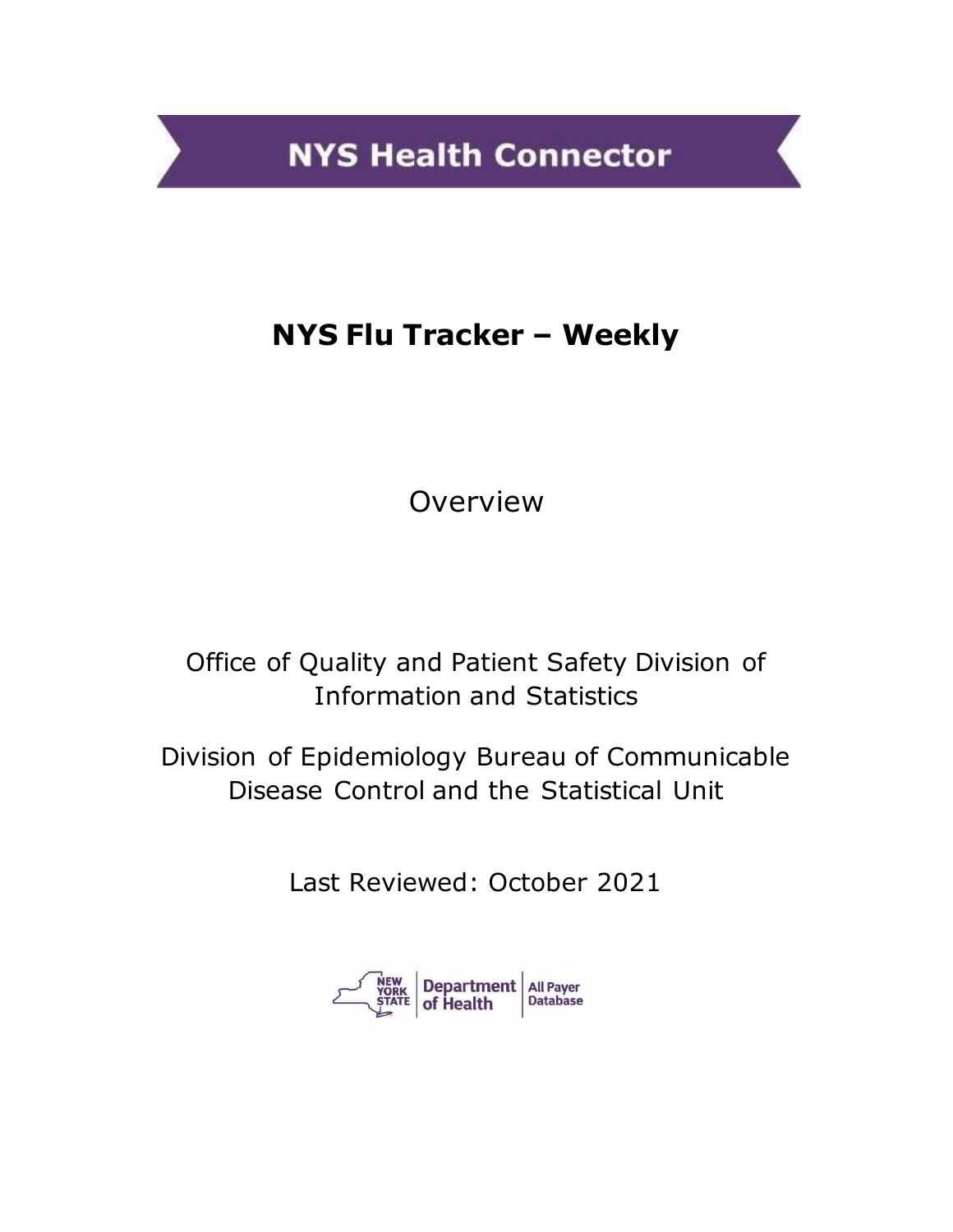## **Introduction**

Influenza (flu) is a contagious respiratory illness caused by influenza viruses. Influenza causes seasonal epidemics and although the annual impact of influenza varies, it places a substantial burden on the health of New Yorkers each year. This dashboard displays the number of laboratory-confirmed influenza cases, by county, week, and influenza type (type A, type B, or type unspecified), for the current and each of the three previous influenza seasons. This information helps to monitor flu-related illness, determine which influenza viruses are circulating, and communicate when and where influenza activity is occurring.

The goal of these interactive views is to provide timely information about local, regional, and statewide influenza activity throughout the current influenza season. Although each influenza season is unique, historical data is also provided for trend comparison. Data is updated weekly.

The data represents laboratory-confirmed cases of influenza reported to the New York State Department of Health (NYSDOH) during the influenza season which meet a standardized case definition. The data do not represent all cases of influenza because the following are not reported: 1) undiagnosed influenza cases, 2) clinical diagnoses, and 3) false negative test results. Data are updated weekly during the influenza surveillance season, i.e., from week 40 (first week of October) of one calendar year through week 20 (third week of May) of the following calendar year.

## **Dashboard Data Sources and Methods**

Data displayed are derived from the Communicable Disease Electronic Surveillance System (CDESS) and are available in the Health Data NY dataset: **Influenza Laboratory Confirmed Cases by County: Beginning 2009-10 Season.** 

Reporting of laboratory-confirmed influenza is mandated under Part 2 of the New York State Sanitary Code. Clinical laboratories, as defined in Public Health Law (PHL) § 571, and optionally, other laboratories, electronically report positive influenza laboratory test results to the NYSDOH via the Electronic Clinical Laboratory Reporting System (ECLRS). As of 2018, more than 200 laboratories report influenza results to ECLRS. The Division of Epidemiology's Bureau of Surveillance and Data Systems creates confirmed influenza cases on the Communicable Disease Electronic Surveillance System (CDESS) when positive results are reported from any of the following influenza laboratory tests:

- Rapid Influenza Diagnostic Tests (RIDT)
- Immunofluorescence assays (DFA and IFA)
- Rapid Molecular Assays
- Reverse Transcriptase Polymerase Chain Reaction (RT-PCR)
- Other Nucleic Acid Amplification tests
- Viral Culture

Single serology tests are not interpretable, and cases are not created from such ECLRS reports; paired acute and convalescent sera are required for case ascertainment. Cases may be revoked when a more reliable test (e.g., RT-PCR) rules out infection.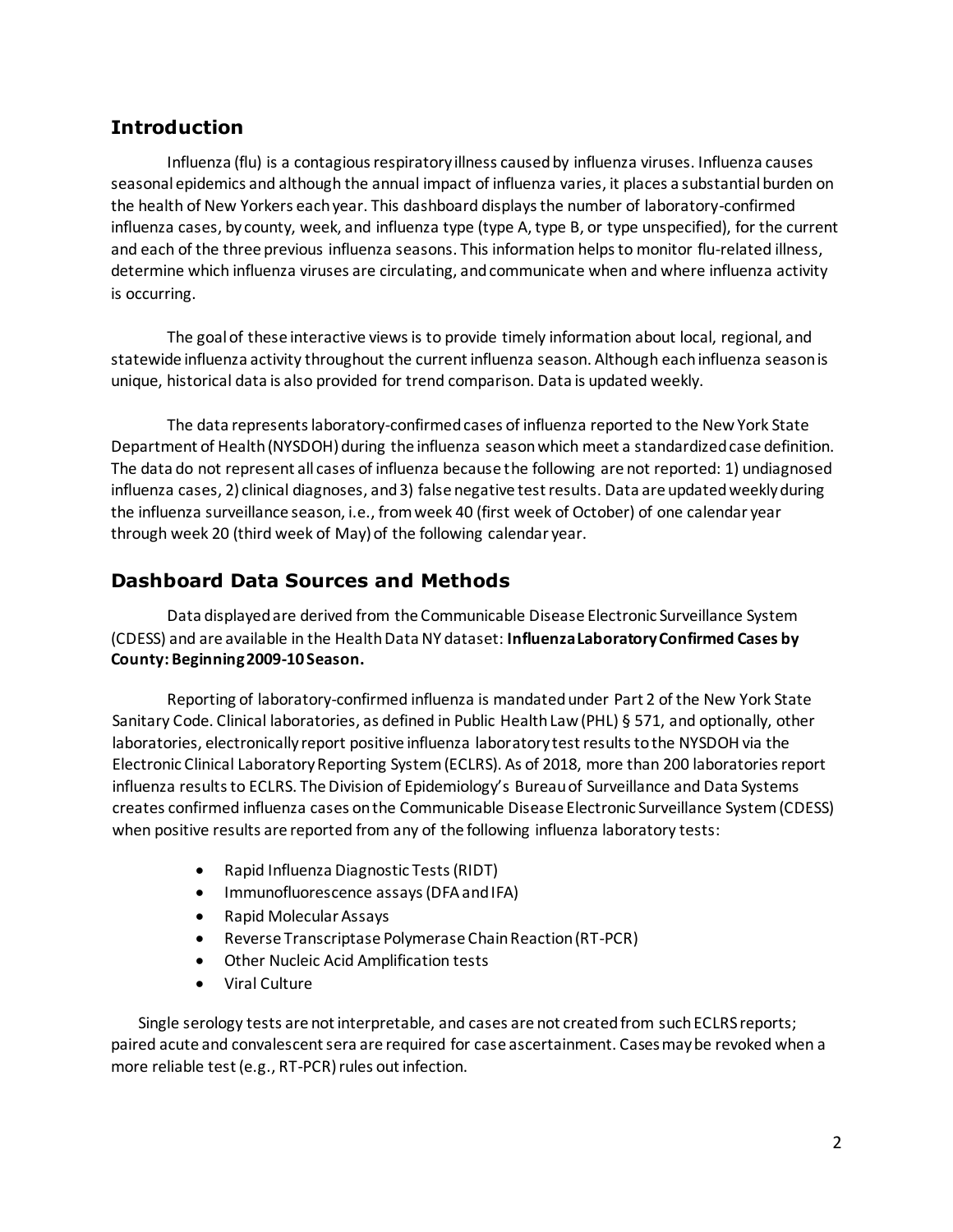Cases are counted as "Influenza A" or "Influenza B" when the laboratory test can discern virus type. When the type cannot be differentiated, cases are counted as "type unspecified".

Cases are assigned to a county based on this order of preference: 1) the patient's address, 2) the ordering healthcare provider's address, or 3) the ordering facility's address.

### **Definitions**

**Influenza case:** A report of influenza identified in a person's qualifying laboratory specimen; see Methods for more details.

**Season:** Because influenza activity peaks in winter, the influenza season is named for the two calendar years over which a single influenza epidemic spans. CDC defines the influenza season as beginning with week 40 (generally the first week in October) of one calendar year and ending with week 20 of the following calendar year (generally the third week in May).

**CDC Week:** CDC designates each week of the year with a sequential number starting with 1 to a maximum of 52 or 53. Week 1 is the first week of the year that has at least four days in the calendar year. CDC defines the influenza season as beginning with CDC week 40 (the first week in October) and ending with CDC week 20 of the following calendar year (the third week in May). Also known as MMWR week. Detailed information about how CDC week is calculated is at [https://wwwn.cdc.gov/nndss/document/MMWR\\_Week\\_overview.pdf.](https://wwwn.cdc.gov/nndss/document/MMWR_Week_overview.pdf)

**Week ending date:** The last date of each CDC week. Each week begins on Sunday and ends on Saturday; week ending dates are always on a Saturday.

**Influenza Type:** Influenza types A and B cause seasonal influenza epidemics. NYSDOH counts cases as "Type A" influenza or "Type B" influenza according to the test result. Rarely, when the virus type cannot be distinguished, cases are counted as "Type Unspecified". <https://www.cdc.gov/flu/about/viruses/types.htm>

**Case rate per 100,000 population:** The rate is calculated by dividing the number of influenza cases in a category (county, region, week, type, etc.) by the number of residents of the corresponding geography (county, region, or statewide). Please note that weekly case rates (calculated using the number of cases reported during a single week) will vary from season-to-date case rates (calculated using the sum of cases so far during the current season) and case rates over an entire season (calculated using the sum of cases over the entire 33 or 34 weeks of the season; applicable to past seasons only). Population denominators are CDC's Bridged-Race Population Estimates for the year preceding the influenza season (e.g., the 2017 population estimate is used for the 2018-19 influenza season): [https://wonder.cdc.gov/bridged-race-population.html.](https://wonder.cdc.gov/bridged-race-population.html) 

**Region:** The five regions in New York are defined by county as:

Capital District Region counties: Albany, Clinton, Columbia, Delaware, Essex, Franklin, Fulton, Greene, Hamilton, Montgomery, Otsego, Rensselaer, Saratoga, Schenectady, Schoharie, Warren, Washington

Central Region counties: Broome, Cayuga, Chenango, Cortland, Herkimer, Jefferson, Lewis, Madison, Oneida, Onondaga, Oswego, St Lawrence, Tioga, Tompkins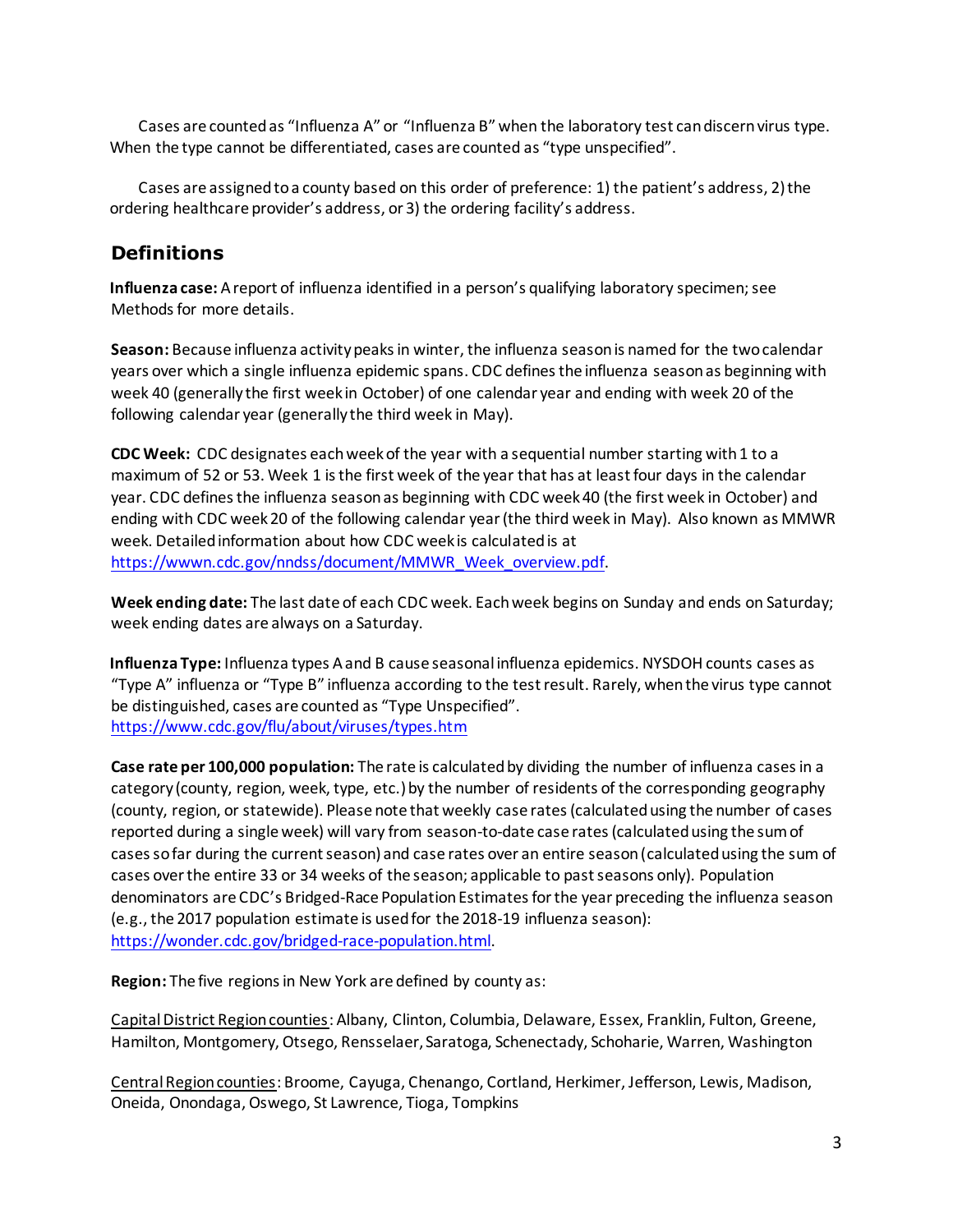Metropolitan Region counties: Dutchess, Nassau, Orange, Putnam, Rockland, Suffolk, Sullivan, Ulster, Westchester

New York City counties/boroughs: Bronx, Kings, New York, Queens, Richmond

Western Region counties: Allegany, Cattaraugus, Chautauqua, Chemung, Erie, Genesee, Livingston, Monroe, Niagara, Ontario, Orleans, Schuyler, Seneca, Steuben, Wayne, Wyoming, Yates

**Season-to-date**: The cumulative number of cases, or the cumulative case rate, since the beginning of the season (starting with week 40).

**County:** Cases are assigned to a county based on this order of preference: 1) the patient's address, 2) the ordering healthcare provider's address, or 3) the ordering facility's address.

#### **How to Interpret the Data**

These data are not intended to represent all influenza illnesses. However, because data is collected systematically from all clinical laboratories, POLs, and POCs, fluctuations in case numbers provide a useful and timely indicator of influenza activity. Case rates (cases standardized to 100,000 population) are provided to aid when comparing activity between geographic areas of different population size. Weekly data is provided to monitor how influenza activity changes over time, and county-level data is provided to allow focus on a particular geography. Because influenza A tends to circulate earlier in the season than influenza B, influenza type is provided to provide information about the currently circulating viruses. Data from the current influenza season in progress and each of the three most recent previous seasons are displayed.

Data are displayed in three separate tabs. First, the latest weekly data are displayed on the "Current Week" tab. Here, the number of reported cases (or case rate/100,000 population) are displayed by county, region, and statewide. The percentage change over the previous week, and the case breakdown by type are also displayed. Individual counties, or groups of counties, can be selected on either the map or the percent change graph on the right.

Second, influenza trends during the current season are displayed on the "Current Season" tab. The graphs at the top display influenza trends (cases or case rates) by influenza type and by region, respectively, over the course of the season. The bottom map displays influenza data by county; each week of the season can be selected separately. When a county (or group of counties) is selected on the map, the graph to its right will display the trend for that county (or group of counties) under the statewide trend for the entire season.

Third, influenza trends for the current season can be compared with the three most recent previous seasons on the "Compare with Previous Seasons" tab. The map displays the cumulative number of cases (or case rates/100,000 population) for the selected season; season-to-date data will be displayed when the current season is selected. The table on the right displays weekly data for each season; darker colors indicate greater numbers of cases (or case rates). The bottom graph displays influenza trends for the four seasons. All fields are interactive. Influenza type can be selected at the top of the page. A hover-over table at the top displays the week ending date for each week.